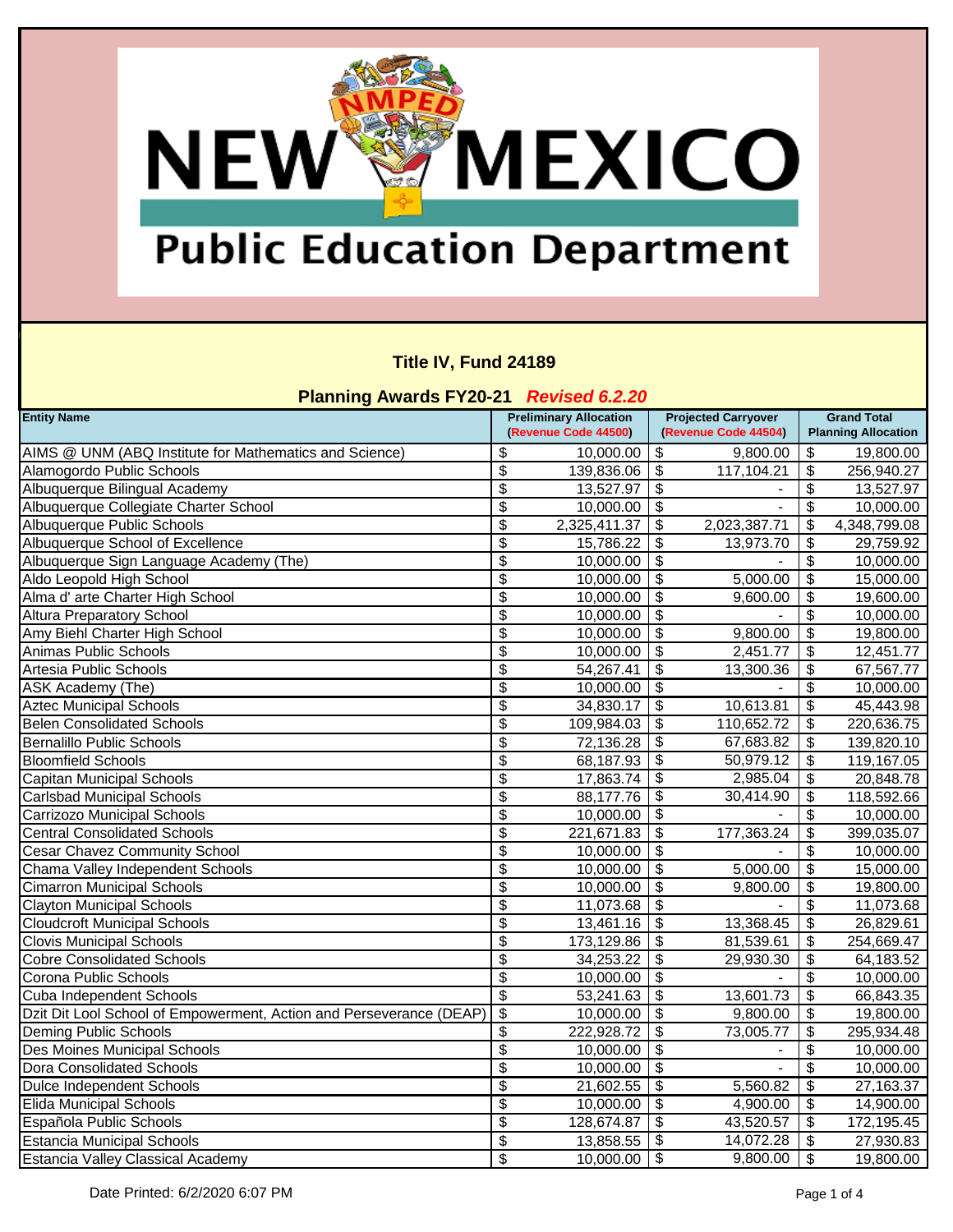# **NEW WEXICO**

### **Public Education Department**

#### **Title IV, Fund 24189**

| <b>Planning Awards FY20-21 Revised 6.2.20</b>        |                                        |                                                       |                           |                                                    |                                                  |              |  |
|------------------------------------------------------|----------------------------------------|-------------------------------------------------------|---------------------------|----------------------------------------------------|--------------------------------------------------|--------------|--|
| <b>Entity Name</b>                                   |                                        | <b>Preliminary Allocation</b><br>(Revenue Code 44500) |                           | <b>Projected Carryover</b><br>(Revenue Code 44504) | <b>Grand Total</b><br><b>Planning Allocation</b> |              |  |
| <b>Eunice Public Schools</b>                         | \$                                     | 15,363.75                                             | \$                        | 7,770.86                                           | \$                                               | 23,134.61    |  |
| <b>Explore Academy</b>                               | $\boldsymbol{\mathsf{S}}$              | 10,000.00                                             | $\overline{\mathcal{S}}$  |                                                    | $\boldsymbol{\mathsf{S}}$                        | 10,000.00    |  |
| <b>Farmington Municipal Schools</b>                  | \$                                     | 199,943.66                                            | \$                        | 163,698.53                                         | $\boldsymbol{\mathsf{\$}}$                       | 363,642.20   |  |
| <b>Floyd Municipal Schools</b>                       | $\overline{\boldsymbol{\theta}}$       | 10,000.00                                             | \$                        | 4,900.00                                           | $\overline{\boldsymbol{\mathfrak{s}}}$           | 14,900.00    |  |
| Fort Sumner Municipal Schools                        | $\boldsymbol{\mathsf{S}}$              | 10,000.00                                             | \$                        | 2,500.02                                           | \$                                               | 12,500.02    |  |
| Gadsden Independent Schools                          | $\overline{\boldsymbol{\theta}}$       | 697,794.22                                            | \$                        | 639,255.33                                         | \$                                               | 1,337,049.55 |  |
| <b>Gallup-McKinley County Schools</b>                | $\overline{\boldsymbol{\mathfrak{s}}}$ | 632,744.75                                            | \$                        | 168,934.14                                         | $\boldsymbol{\mathsf{S}}$                        | 801,678.89   |  |
| <b>Grady Municipal Schools</b>                       | $\overline{\$}$                        | 10,000.00                                             | \$                        |                                                    | $\boldsymbol{\mathsf{S}}$                        | 10,000.00    |  |
| <b>Grants/Cibola County Schools</b>                  | $\overline{\boldsymbol{\theta}}$       | 146,322.53                                            | \$                        | 65,852.12                                          | \$                                               | 212,174.65   |  |
| <b>Hagerman Municipal Schools</b>                    | $\overline{\boldsymbol{\theta}}$       | 10,000.00                                             | \$                        | 4,308.45                                           | $\overline{\mathfrak{s}}$                        | 14,308.45    |  |
| <b>Hatch Valley Public Schools</b>                   | $\boldsymbol{\theta}$                  | 58,499.56                                             | \$                        | 12,946.58                                          | \$                                               | 71,446.14    |  |
| <b>Hobbs Municipal Schools</b>                       | $\overline{\boldsymbol{\theta}}$       | 205, 164.57                                           | \$                        | 164,361.88                                         | $\frac{1}{2}$                                    | 369,526.45   |  |
| Hondo Valley Public Schools                          | $\overline{\boldsymbol{\theta}}$       | 10,000.00                                             | \$                        | 4,900.00                                           | \$                                               | 14,900.00    |  |
| Horizon Academy West                                 | $\overline{\$}$                        | 10,019.95                                             | \$                        |                                                    | \$                                               | 10,019.95    |  |
| Hozho Academy                                        | \$                                     | 10,000.00                                             | \$                        | -                                                  | \$                                               | 10,000.00    |  |
| J. Paul Taylor Academy                               | $\overline{\$}$                        | 10,000.00                                             | \$                        |                                                    | \$                                               | 10,000.00    |  |
| Jemez Mountain Public Schools                        | $\overline{\boldsymbol{\mathfrak{s}}}$ | 13,329.64                                             | $\sqrt[6]{\frac{1}{2}}$   | 6,808.10                                           | \$                                               | 20,137.74    |  |
| Jemez Valley Public Schools                          | $\overline{\boldsymbol{\theta}}$       | 11,456.16                                             | \$                        | 2,727.85                                           | $\boldsymbol{\theta}$                            | 14,184.01    |  |
| La Academia Dolores Huerta                           | $\boldsymbol{\theta}$                  | 10,000.00                                             | \$                        |                                                    | \$                                               | 10,000.00    |  |
| La Tierra Montessori School of the Arts and Sciences | $\overline{\boldsymbol{\mathfrak{s}}}$ | 10,000.00                                             | \$                        | $\overline{\phantom{0}}$                           | $\overline{\boldsymbol{\theta}}$                 | 10,000.00    |  |
| Lake Arthur Municipal Schools                        | $\overline{\boldsymbol{\mathfrak{s}}}$ | 10,000.00                                             | \$                        |                                                    | $\overline{\boldsymbol{\theta}}$                 | 10,000.00    |  |
| Las Cruces Public Schools                            | $\overline{\boldsymbol{\theta}}$       | 674,401.30                                            | \$                        | 160,916.25                                         | $\overline{\mathbf{3}}$                          | 835,317.55   |  |
| Las Montañas Charter School                          | $\overline{\boldsymbol{\theta}}$       | 10,000.00                                             | \$                        | 3,213.95                                           | $\overline{\boldsymbol{\mathfrak{s}}}$           | 13,213.95    |  |
| Las Vegas City Public Schools                        | $\overline{\$}$                        | 43,569.88                                             | $\overline{\mathbf{3}}$   | 21,631.47                                          | $\overline{\mathbf{3}}$                          | 65,201.35    |  |
| Logan Municipal Schools                              | $\overline{\mathcal{S}}$               | 10,000.00                                             | $\overline{\mathbf{S}}$   | 9,182.56                                           | $\overline{\mathfrak{s}}$                        | 19,182.56    |  |
| Lordsburg Municipal Schools                          | $\overline{\boldsymbol{\theta}}$       | 18,384.76                                             | \$                        | 17,460.16                                          | $\overline{\boldsymbol{\mathfrak{s}}}$           | 35,844.92    |  |
| Los Alamos Public Schools                            | $\overline{\mathbf{3}}$                | 10,000.00                                             | \$                        | 9,800.00                                           | $\overline{\mathfrak{s}}$                        | 19,800.00    |  |
| Los Lunas Public Schools                             | $\overline{\boldsymbol{\mathfrak{s}}}$ | 141,343.64                                            | \$                        | 65,604.41                                          | $\boldsymbol{\theta}$                            | 206,948.05   |  |
| Loving Municipal Schools                             | $\boldsymbol{\mathsf{S}}$              | 10,000.00                                             | \$                        | 4,900.00                                           | $\boldsymbol{\mathsf{S}}$                        | 14,900.00    |  |
| Lovington Municipal Schools                          | $\boldsymbol{\mathsf{S}}$              | 54,026.20                                             | \$                        | 27,100.28                                          | $\boldsymbol{\mathsf{S}}$                        | 81,126.48    |  |
| Magdalena Municipal Schools                          | \$                                     | 20,842.56                                             | \$                        | 10,348.15                                          | $\frac{1}{2}$                                    | 31,190.71    |  |
| <b>Maxwell Municipal Schools</b>                     | $\overline{\boldsymbol{\theta}}$       | 10,000.00                                             | $\overline{\mathbf{s}}$   |                                                    | $\boldsymbol{\mathsf{S}}$                        | 10,000.00    |  |
| McCurdy Charter School                               | $\boldsymbol{\mathsf{S}}$              | 11,697.92                                             | \$                        | 13,265.75                                          | $\sqrt{3}$                                       | 24,963.67    |  |
| Media Arts Collaborative Charter School (MACCS)      | $\boldsymbol{\$}$                      | 10,000.00                                             | $\sqrt{3}$                | $\overline{\phantom{a}}$                           | $\overline{\mathbf{3}}$                          | 10,000.00    |  |
| <b>Melrose Municipal Schools</b>                     | $\overline{\mathcal{S}}$               | 10,000.00                                             | $\sqrt[6]{3}$             | 4,599.66                                           | $\boldsymbol{\mathsf{S}}$                        | 14,599.66    |  |
| Mesa Vista Consolidated Schools                      | $\boldsymbol{\theta}$                  | 10,000.00                                             | $\boldsymbol{\mathsf{S}}$ |                                                    | $\boldsymbol{\mathsf{S}}$                        | 10,000.00    |  |
| Middle College High School                           | $\overline{\mathcal{L}}$               | 10,000.00                                             | $\overline{\$}$           | $\blacksquare$                                     | $\overline{\mathbf{3}}$                          | 10,000.00    |  |
| Mission Achievement and Success (MAS) Charter School | $\overline{\theta}$                    | 38,631.70                                             | $\overline{\mathbf{3}}$   |                                                    | $\boldsymbol{\theta}$                            | 38,631.70    |  |
| Monte del Sol Charter School                         | $\overline{\mathcal{L}}$               | 10,000.00                                             | $\Theta$                  | 4,900.00                                           | $\sqrt{3}$                                       | 14,900.00    |  |
| Montessori Elementary School (The) (TMES)            | $\overline{\$}$                        | 10,000.00                                             | $\bullet$                 | 4,900.00                                           | l \$                                             | 14,900.00    |  |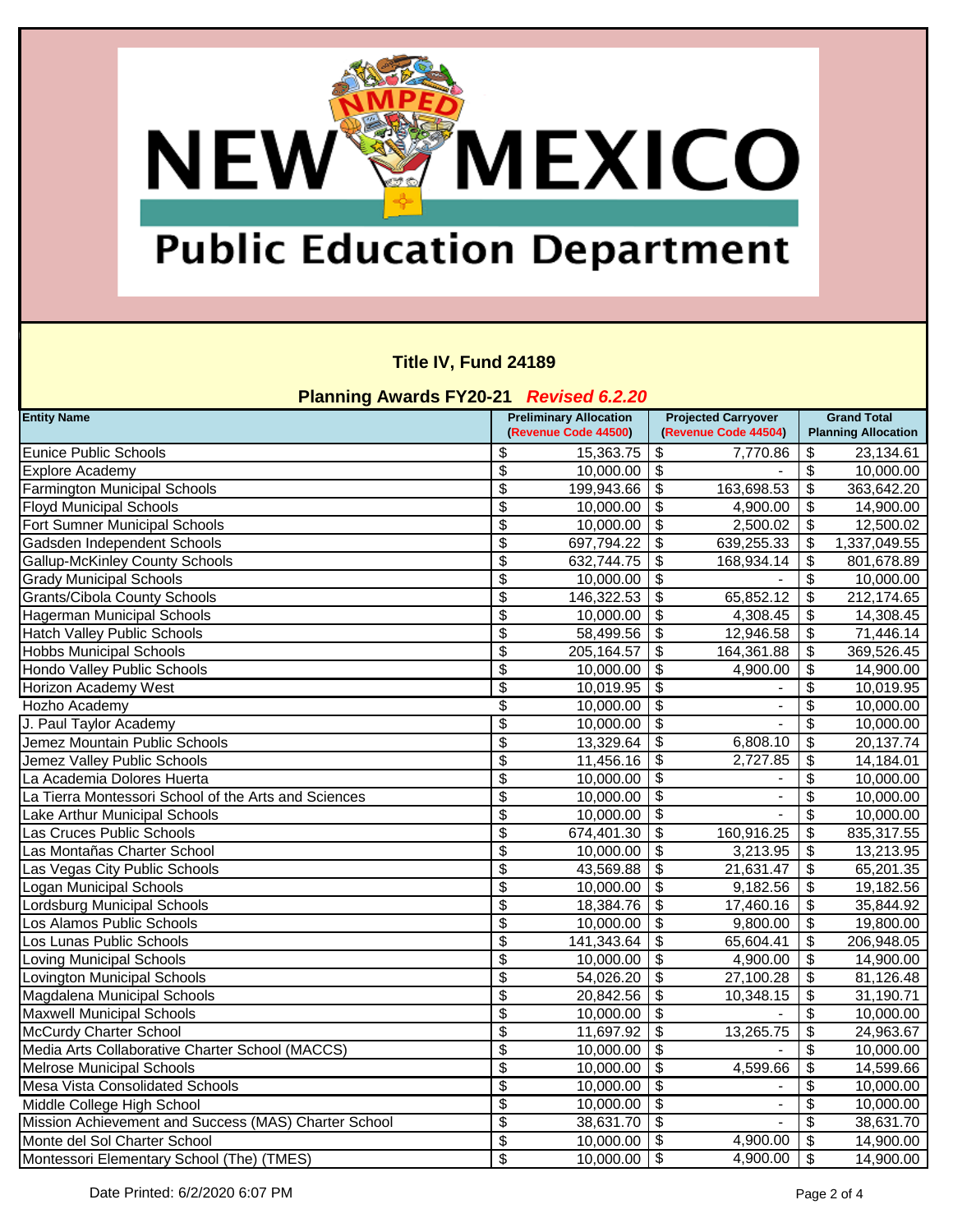# **Public Education Department**

**NEW WEXICO** 

#### **Title IV, Fund 24189**

| <b>Planning Awards FY20-21 Revised 6.2.20</b>                  |                                        |                                                       |                           |                                                    |                                        |                                                  |  |
|----------------------------------------------------------------|----------------------------------------|-------------------------------------------------------|---------------------------|----------------------------------------------------|----------------------------------------|--------------------------------------------------|--|
| <b>Entity Name</b>                                             |                                        | <b>Preliminary Allocation</b><br>(Revenue Code 44500) |                           | <b>Projected Carryover</b><br>(Revenue Code 44504) |                                        | <b>Grand Total</b><br><b>Planning Allocation</b> |  |
| Mora Independent Schools                                       | \$                                     | 10,000.00                                             | \$                        | 4,900.00                                           | \$                                     | 14,900.00                                        |  |
| Moriarty-Edgewood School District                              | $\boldsymbol{\mathsf{S}}$              | 48,756.51                                             | $\sqrt[6]{\frac{1}{2}}$   | 26,738.91                                          | ङ                                      | 75,495.42                                        |  |
| Mountainair Public Schools                                     | \$                                     | 14,669.11                                             | \$                        | 11,076.12                                          | $\boldsymbol{\mathsf{\$}}$             | 25,745.22                                        |  |
| New America School of Las Cruces                               | $\overline{\boldsymbol{\theta}}$       | 10,000.00                                             | $\overline{\mathcal{S}}$  | 4,900.00                                           | $\overline{\boldsymbol{\mathfrak{s}}}$ | 14,900.00                                        |  |
| New Mexico Connections Academy                                 | $\boldsymbol{\mathsf{S}}$              | 24,655.56                                             | \$                        |                                                    | \$                                     | 24,655.56                                        |  |
| New Mexico School for the Arts                                 | $\overline{\mathbf{3}}$                | 10,000.00                                             | \$                        |                                                    | $\overline{\boldsymbol{\mathsf{s}}}$   | 10,000.00                                        |  |
| North Valley Academy                                           | $\overline{\boldsymbol{\mathfrak{s}}}$ | 12,285.22                                             | \$                        |                                                    | $\boldsymbol{\mathsf{S}}$              | 12,285.22                                        |  |
| Pecos Independent School District                              | $\overline{\$}$                        | 13,955.50                                             | \$                        | 6,928.56                                           | $\overline{\boldsymbol{\mathfrak{s}}}$ | 20,884.06                                        |  |
| Peñasco Independent Schools                                    | $\overline{\mathcal{S}}$               | 14,336.42                                             | \$                        | 7,116.95                                           | $\overline{\boldsymbol{\mathfrak{s}}}$ | 21,453.37                                        |  |
| Pojoaque Valley Public Schools                                 | $\overline{\boldsymbol{\theta}}$       | 27,722.36                                             | \$                        | 10,640.33                                          | $\overline{\boldsymbol{\mathfrak{s}}}$ | 38,362.68                                        |  |
| <b>Portales Municipal Schools</b>                              | $\boldsymbol{\theta}$                  | 80,880.78                                             | \$                        | 12,490.51                                          | \$                                     | 93,371.29                                        |  |
| Quemado Independent Schools                                    | $\overline{\boldsymbol{\theta}}$       | 11,533.58                                             | \$                        |                                                    | \$                                     | 11,533.58                                        |  |
| Questa Independent Schools                                     | $\overline{\mathcal{S}}$               | 12,745.75                                             | \$                        | 11,519.28                                          | \$                                     | 24,265.03                                        |  |
| Raices del Saber Xinachtli Community School                    | $\overline{\boldsymbol{\theta}}$       | 10,000.00                                             | \$                        |                                                    | \$                                     | 10,000.00                                        |  |
| <b>Raton Public Schools</b>                                    | $\overline{\boldsymbol{\mathfrak{s}}}$ | 23,851.06                                             | \$                        | 3,118.21                                           | $\frac{1}{2}$                          | 26,969.27                                        |  |
| Red River Valley Charter School                                | $\overline{\$}$                        | 10,000.00                                             | \$                        | 4,329.51                                           | $\overline{\mathfrak{s}}$              | 14,329.51                                        |  |
| Reserve Independent Schools                                    | \$                                     | 10,000.00                                             | $\sqrt[6]{\frac{1}{2}}$   | 6,860.00                                           | $\sqrt[6]{3}$                          | 16,860.00                                        |  |
| Rio Rancho Public Schools                                      | $\overline{\boldsymbol{\theta}}$       | 167,123.99                                            | \$                        | 84,491.29                                          | $\overline{\boldsymbol{\mathfrak{s}}}$ | 251,615.28                                       |  |
| Roots and Wings Community School                               | $\boldsymbol{\theta}$                  | 10,000.00                                             | \$                        | 4,642.12                                           | $\boldsymbol{\mathsf{\$}}$             | 14,642.12                                        |  |
| Roswell Independent Schools                                    | $\overline{\boldsymbol{\mathfrak{s}}}$ | 265,287.10                                            | \$                        | 117,576.95                                         | $\overline{\boldsymbol{\mathfrak{s}}}$ | 382,864.05                                       |  |
| <b>Roy Municipal Schools</b>                                   | $\overline{\mathcal{S}}$               | 10,000.00                                             | \$                        | 9,800.00                                           | $\boldsymbol{\theta}$                  | 19,800.00                                        |  |
| <b>Ruidoso Municipal Schools</b>                               | $\overline{\mathbf{3}}$                | 40,977.09                                             | \$                        | 20,324.91                                          | $\boldsymbol{\mathsf{S}}$              | 61,302.00                                        |  |
| San Jon Municipal Schools                                      | $\overline{\boldsymbol{\mathfrak{s}}}$ | 10,000.00                                             | \$                        | 9,800.00                                           | \$                                     | 19,800.00                                        |  |
| Sandoval Academy of Bilingual Education (SABE)                 | $\overline{\$}$                        | 10,000.00                                             | $\overline{\mathbf{s}}$   | 9,800.00                                           | $\overline{\boldsymbol{\mathfrak{s}}}$ | 19,800.00                                        |  |
| Santa Fe Public Schools                                        | $\overline{\mathcal{S}}$               | 241,973.82                                            | \$                        | 89,767.09                                          | $\overline{\boldsymbol{\mathfrak{s}}}$ | 331,740.91                                       |  |
| Santa Rosa Consolidated Schools                                | $\overline{\boldsymbol{\theta}}$       | 15,830.14                                             | \$                        | 3,283.76                                           | $\boldsymbol{\mathsf{S}}$              | 19,113.89                                        |  |
| School of Dreams Academy (SODA)                                | \$                                     | 10,000.00                                             | \$                        | 9,800.00                                           | $\boldsymbol{\theta}$                  | 19,800.00                                        |  |
| <b>Silver Consolidated School District</b>                     | $\overline{\boldsymbol{\mathfrak{s}}}$ | 72,274.87                                             | \$                        |                                                    | $\frac{1}{2}$                          | 72,274.87                                        |  |
| Six Directions Indigenous Charter School                       | $\boldsymbol{\mathsf{\$}}$             | 10,000.00                                             | \$                        | 9,800.00                                           | \$                                     | 19,800.00                                        |  |
| <b>Socorro Consolidated Schools</b>                            | $\boldsymbol{\mathsf{S}}$              | 71,510.14                                             | \$                        |                                                    | \$                                     | 71,510.14                                        |  |
| Solare Collegiate Charter School                               | \$                                     | 10,000.00                                             | $\sqrt[6]{\frac{1}{2}}$   | $\overline{\phantom{0}}$                           | \$                                     | 10,000.00                                        |  |
| South Valley Preparatory School                                | $\overline{\boldsymbol{\theta}}$       | 10,000.00                                             | $\overline{\mathbf{s}}$   | $\overline{\phantom{a}}$                           | \$                                     | 10,000.00                                        |  |
| Southwest Preparatory Learning Center                          | $\boldsymbol{\mathsf{S}}$              | 10,000.00                                             | $\boldsymbol{\mathsf{S}}$ | $\overline{a}$                                     | $\boldsymbol{\theta}$                  | 10,000.00                                        |  |
| Southwest Secondary Learning Center                            | $\boldsymbol{\$}$                      | 10,000.00                                             | \$                        |                                                    | $\overline{\mathbf{3}}$                | 10,000.00                                        |  |
| <b>Springer Municipal Schools</b>                              | $\overline{\boldsymbol{\theta}}$       | 10,000.00                                             | $\overline{\mathbf{S}}$   | 9,800.00                                           | $\boldsymbol{\mathsf{S}}$              | 19,800.00                                        |  |
| Southwest Aeronautics, Mathematics, and Science Academy (SAMS) | $\overline{\boldsymbol{\theta}}$       | 10,000.00                                             | $\boldsymbol{\mathsf{S}}$ |                                                    | $\boldsymbol{\mathsf{S}}$              | 10,000.00                                        |  |
| <b>Taos Municipal Schools</b>                                  | $\overline{\mathcal{L}}$               | 88,973.00                                             | $\overline{\mathbf{S}}$   | 56,593.79                                          | $\overline{\mathfrak{s}}$              | 145,566.78                                       |  |
| <b>Taos Academy Charter School</b>                             | $\overline{\mathcal{L}}$               | 10,000.00                                             | $\overline{\mathbf{S}}$   |                                                    | $\frac{1}{2}$                          | 10,000.00                                        |  |
| Taos Integrated School of the Arts                             | $\overline{\mathcal{L}}$               | 10,000.00                                             | $\bullet$                 |                                                    | $\overline{\boldsymbol{\mathfrak{s}}}$ | 10,000.00                                        |  |
| <b>Taos International Charter School</b>                       | $\overline{\$}$                        | 10,000.00                                             | $\Theta$                  | 7,584.28                                           | $\sqrt{3}$                             | 17,584.28                                        |  |